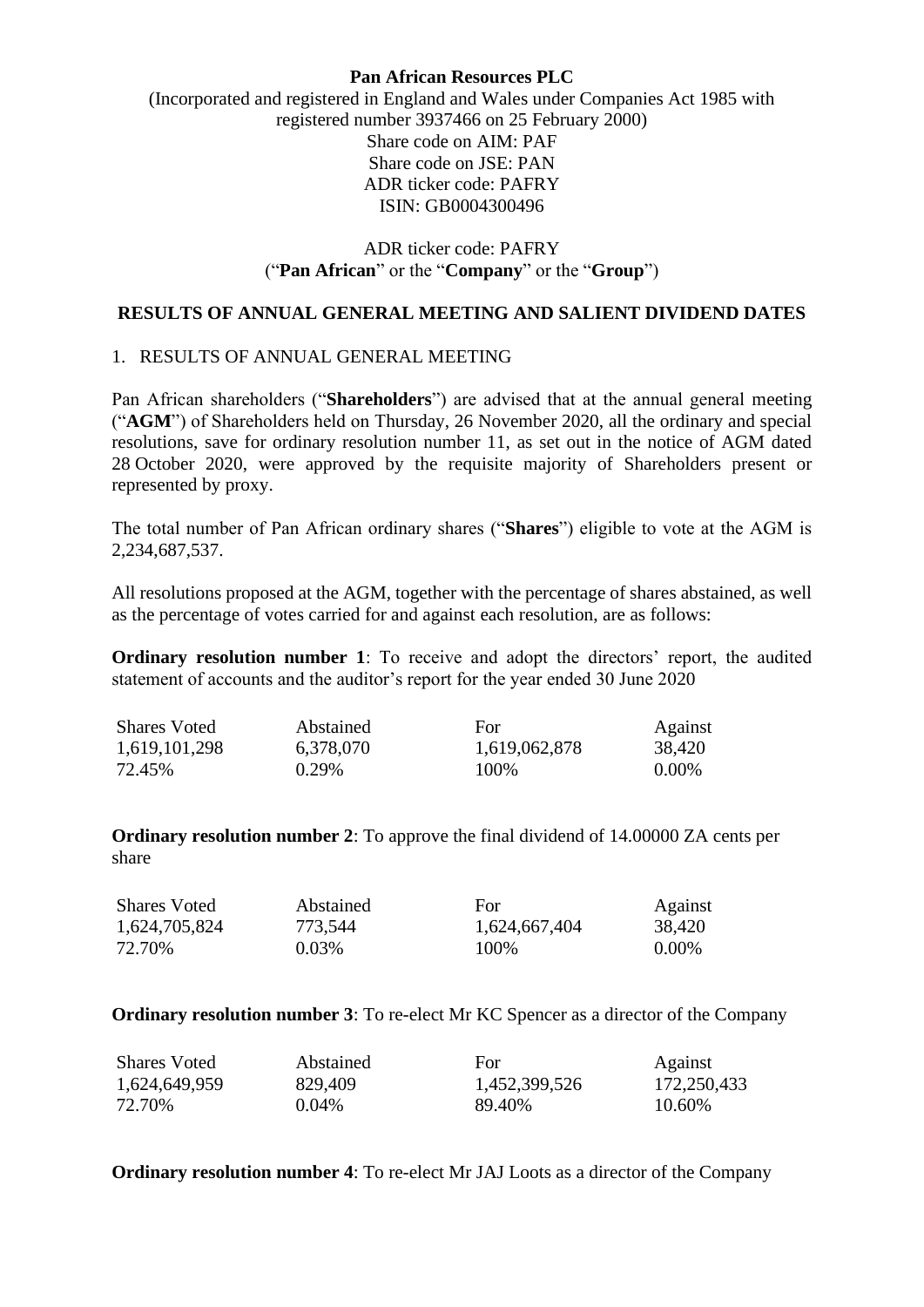| <b>Shares Voted</b> | Abstained | For           | Against   |
|---------------------|-----------|---------------|-----------|
| 1,624,649,959       | 829,409   | 1,623,626,095 | 1,023,864 |
| 72.70%              | $0.04\%$  | 99.94%        | $0.06\%$  |

**Ordinary resolution number 5**: To re-elect Mrs HH Hickey as a member of the audit and risk committee

| <b>Shares Voted</b> | Abstained | For           | Against  |
|---------------------|-----------|---------------|----------|
| 1,624,588,909       | 890,459   | 1,623,614,539 | 974,370  |
| 72.70%              | $0.04\%$  | 99.94%        | $0.06\%$ |

**Ordinary resolution number 6**: To re-elect Mr CDS Needham as a member of the audit and risk committee

| <b>Shares Voted</b> | Abstained | For           | Against  |
|---------------------|-----------|---------------|----------|
| 1,624,588,909       | 890,459   | 1,624,506,815 | 82,094   |
| 72.70%              | $0.04\%$  | 99.99%        | $0.01\%$ |

**Ordinary resolution number 7**: To re-elect Mr TF Mosololi as a member of the audit and risk committee

| <b>Shares Voted</b> | Abstained | For           | Against    |
|---------------------|-----------|---------------|------------|
| 1,624,574,885       | 904,483   | 1,612,415,881 | 12,159,004 |
| 72.70%              | $0.04\%$  | 99.25%        | 0.75%      |

**Ordinary resolution number 8:** To endorse the Company's Remuneration Policy

| <b>Shares Voted</b> | Abstained | For           | Against     |
|---------------------|-----------|---------------|-------------|
| 1,624,290,479       | 1,188,889 | 1,044,153,603 | 580,136,876 |
| 72.69%              | $0.05\%$  | 64.28%        | 35.72%      |

**Ordinary resolution number 9**: To endorse the Company's Remuneration Implementation Report (Notes 1 and 2)

| <b>Shares Voted</b> | Abstained | For           | Against     |
|---------------------|-----------|---------------|-------------|
| 21,624,290,479      | 1,188,889 | 1,002,518,220 | 621,772,259 |
| 72.69%              | $0.05\%$  | 61.72%        | 38.28%      |

**Ordinary resolution number 10**: To reappoint PricewaterhouseCoopers LLP as auditor of the Company and to authorise the directors to determine their remuneration

| <b>Shares Voted</b> | Abstained | For           | Against  |
|---------------------|-----------|---------------|----------|
| 1,624,634,786       | 844,582   | 1,624,534,440 | 100,346  |
| 72.70%              | $0.04\%$  | 99.99%        | $0.01\%$ |

**Ordinary resolution number 11:** To authorise the directors to allot equity securities (Note1)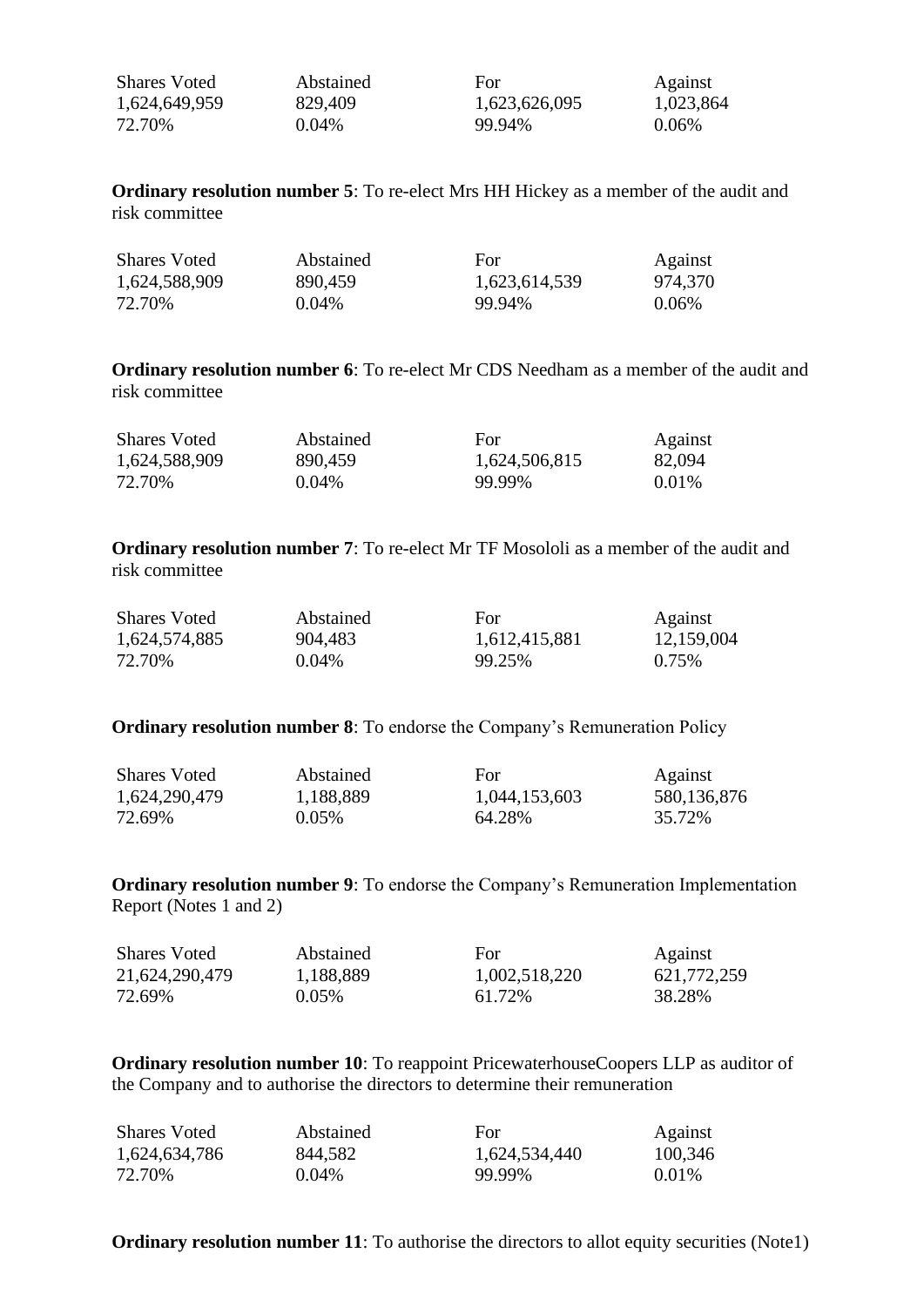| <b>Shares Voted</b> | Abstained | For         | Against     |
|---------------------|-----------|-------------|-------------|
| 1,624,282,298       | 1,196,430 | 775,314,778 | 848,968,160 |
| 72.69%              | $0.05\%$  | 47.73%      | 52.27%      |

**Special resolution number 12**: To authorise the amendment to the Articles of Association of Article 97

| <b>Shares Voted</b> | Abstained | For           | Against    |
|---------------------|-----------|---------------|------------|
| 1,624,177,779       | 1,280,045 | 1,535,264,285 | 88,913,494 |
| 72.68%              | $0.06\%$  | 94.53%        | 5.47%      |

**Special resolution number 13**: To approve market purchases of ordinary shares

| <b>Shares Voted</b> | Abstained | For           | Against  |
|---------------------|-----------|---------------|----------|
| 1,624,635,944       | 843,424   | 1,624,445,154 | 190,790  |
| 72.70%              | $0.04\%$  | 99.99%        | $0.01\%$ |

### **Notes**

- Percentages of shares voted are calculated in relation to the total issued ordinary share capital of Pan African.
- Percentages of shares voted for and against each resolution are calculated in relation to the total number of shares voted in respect of each resolution.
- Abstentions are calculated as a percentage in relation to the total issued ordinary share capital of Pan African.
- 1. In accordance with the UK Corporate Governance Code, when 20% or more of the votes have been cast against the board recommendation for a resolution, the Company will consult with those shareholders who voted against ordinary resolution numbers 8 and 9 ("Resolutions"), ("Dissenting Shareholders") in order to ascertain the reasons for doing so, following which an update on the views expressed by such Dissenting Shareholders and the subsequent actions taken by the Company will be issued.
- 2. Furthermore, as required in terms of the King IV Report on Corporate Governance for South Africa, 2016 and paragraph 3.84(j) of the JSE Limited Listings Requirements, Pan African invites those Dissenting Shareholders who voted against ordinary resolution number 8 and/or ordinary resolution 9 to engage with the Company regarding their views on the Company's remuneration policy and/or implementation report.

Dissenting Shareholders may forward their concerns / questions pertaining to the Resolutions to the Company Secretary via email at [general@corpserv.co.uk](mailto:phil.dexter@corpserv.co.uk) by close of business on 11 December 2020. The Company will then respond in writing to these Dissenting Shareholders, and if required, engage further with the Dissenting Shareholders in this regard.

### 2. SALIENT DIVIDEND DATES

Shareholders are referred to the Group's provisional summarised audited results that were released on 16 September 2020, wherein an exchange rate of South African Rand ("ZAR") to the British Pound ("GBP") of GBP/ZAR:21.39 and an exchange rate of ZAR to the US Dollar ("USD") of US\$/ZAR:16.75 were used for illustrative purposes to convert the proposed ZAR dividend of 14.00000 ZA cents per share into GBP and USD.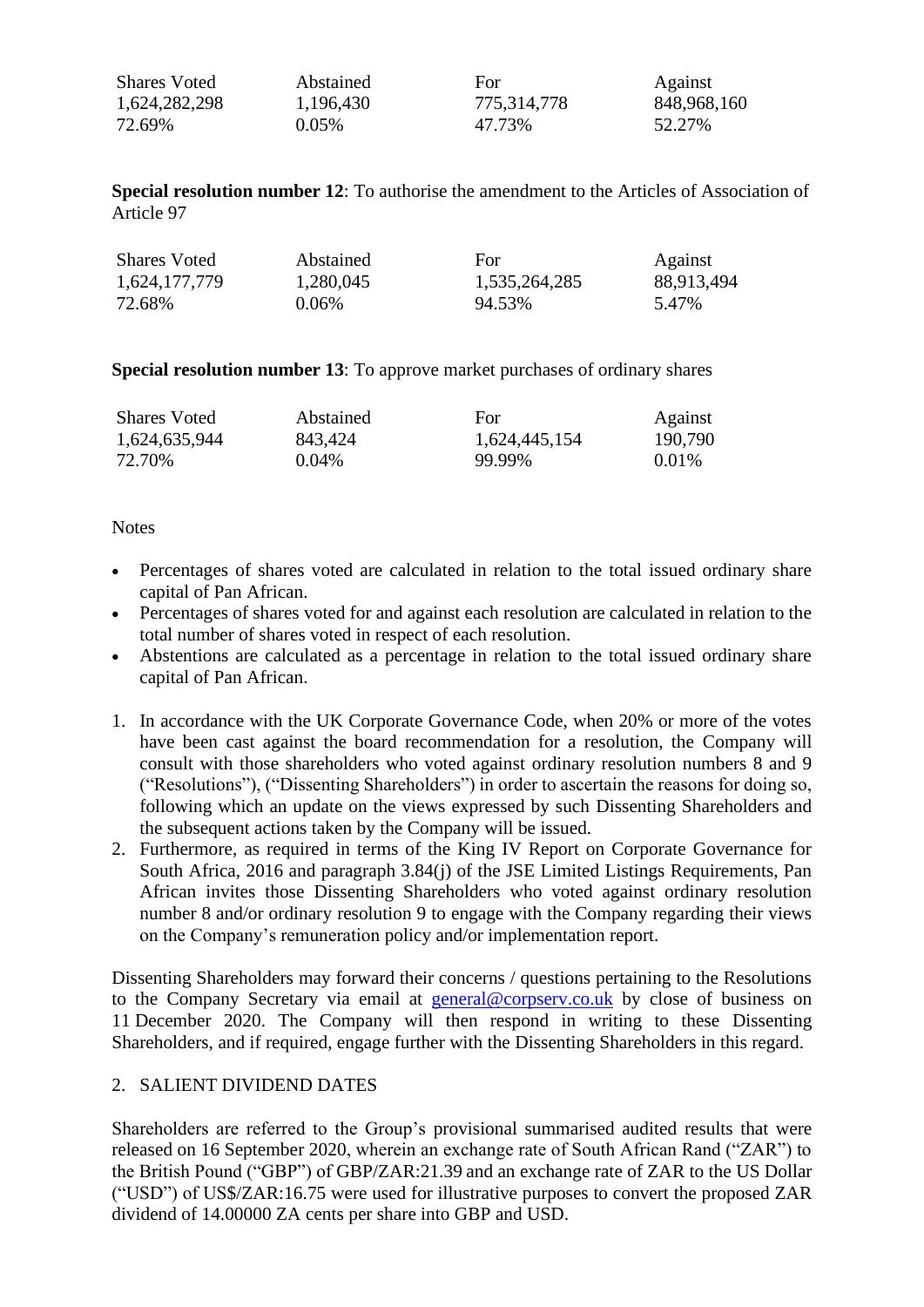Shareholders are advised that, following the approval of the final dividend at the AGM, the exchange rate for conversion of the final ZAR dividend into GBP has been fixed at an exchange rate of GBP/ZAR:20.3320 which translates to a final GBP dividend of 0.68857 pence per share and the exchange rate for conversion of the final ZAR dividend into USD has been fixed at an exchange rate of US\$/ZAR:15.20 which translates to a final USD dividend of US 0.92105 cents per share.

The following salient dates apply:

| Currency conversion date                                          | Thursday, 26 November 2020 |
|-------------------------------------------------------------------|----------------------------|
| Currency conversion announcement released by<br>$11.00$ (SA time) | Friday 27 November 2020    |
| Last date to trade on the JSE                                     | Tuesday, 1 December 2020   |
| Last date to trade on the LSE                                     | Wednesday 2 December 2020  |
| Ex-dividend date on the JSE                                       | Wednesday, 2 December 2020 |
| Ex-dividend date on the LSE                                       | Thursday, 3 December 2020  |
| Record date on the JSE and LSE                                    | Friday, 4 December 2020    |
| Payment date                                                      | Tuesday, 15 December 2020  |

# **Notes**

- No transfers between the Johannesburg and London registers between the commencement of trading on Wednesday 2 December 2020 and close of business on Friday, 4 December 2020 will be permitted.
- No shares may be dematerialised or rematerialised between Wednesday 2 December 2020 and Friday, 4 December 2020, both days inclusive.
- The final dividend per share was calculated on 2,234,687,537 total shares in issue equating to 14.00000 ZA cents per share or 0.68857 pence or 0.92105 US cents per share.
- The South African dividends tax rate is 20% per ordinary share for shareholders who are liable to pay the dividends tax, resulting in a net dividend of 11.20000 ZA cents per share 0.55086 pence per share and US 0.73684 cents per share for these shareholders. Foreign investors may qualify for a lower dividend tax rate, subject to completing a dividend tax declaration and submitting it to Computershare Investor Services Proprietary Limited or Link Asset Services who manage the SA and UK register, respectively. The Company's South African income tax reference number is 9154588173. The dividend will be distributed from South African income reserves. The proposed dividend will be paid out of the company's retained earnings, without drawing on any other capital reserves.

Johannesburg 26 November 2020